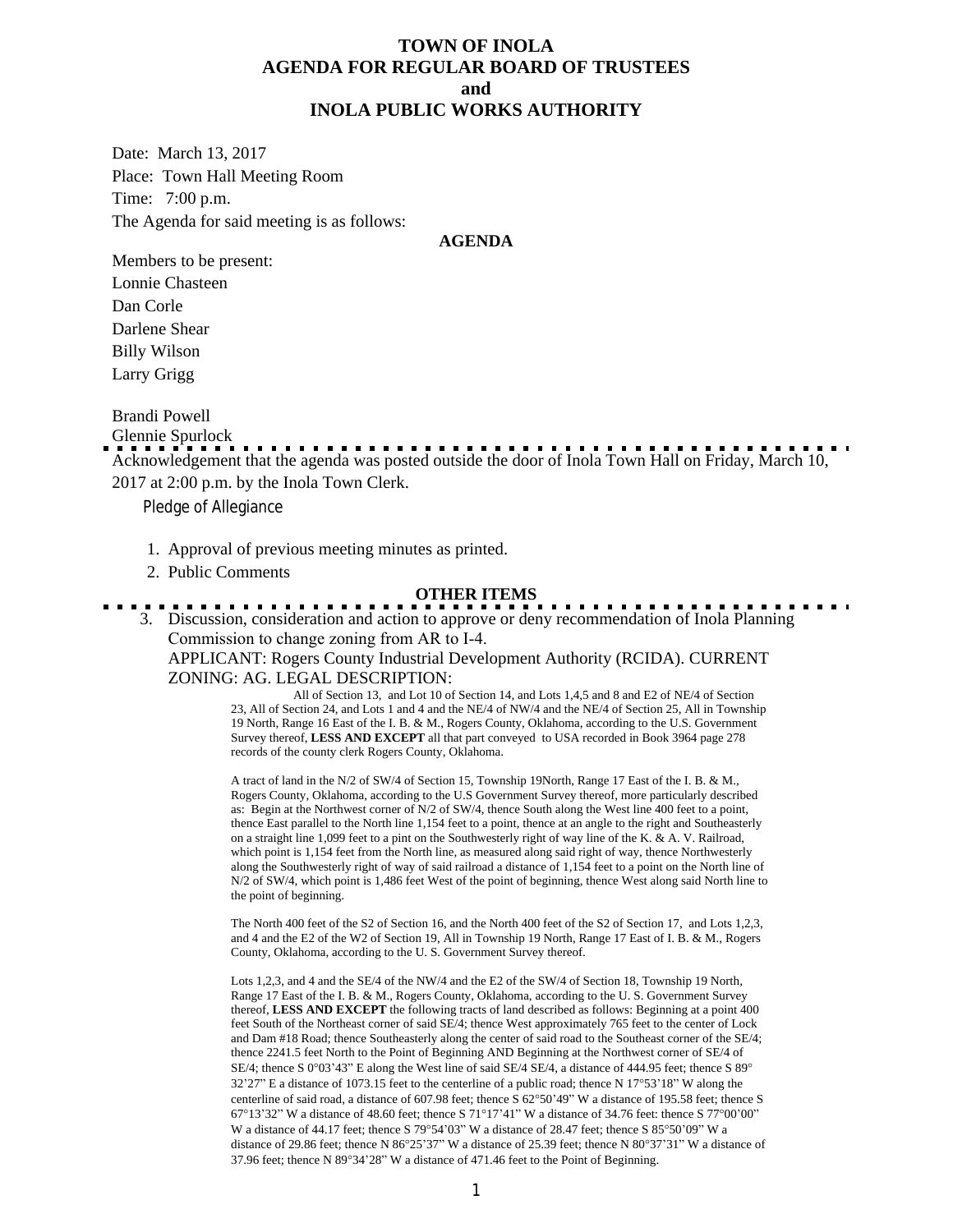ADDRESS: 33604 S. 4200 RD Inola, OK 74036

4. Discussion, consideration, and action to Surplus miscellaneous Library items. (AL)

# **STREET, PARK AND CEMETERY**

- 5. Discussion, consideration, and action to allow Inola Community Tent Revival to hang a sign across Broadway (where we hang our seasons greeting sign). (Joe Kennedy)
	- 6. Update on Fleming Park. (LG)

### **POLICE AND FIRE**

- 7. Discussion, consideration, and action to except Tara Pope's resignation effective 2/27/2017.(BC)
- 8. Discussion, consideration, and action to hire a Police Records Clerk/receptionist.(BC)
- 9. Discussion, consideration, and action to give Tyler Osborn a .50 $\phi$  per hour raise for acquiring Cleet certification. (BC)



- 10. Treasurer's Report.
	- 11. Motion to go into PWA.
	- 12. Return from PWA.
	- 13. Approval of purchase orders as initialed.

## **MAYOR'S COMMENTS**

14. Motion to adjourn.